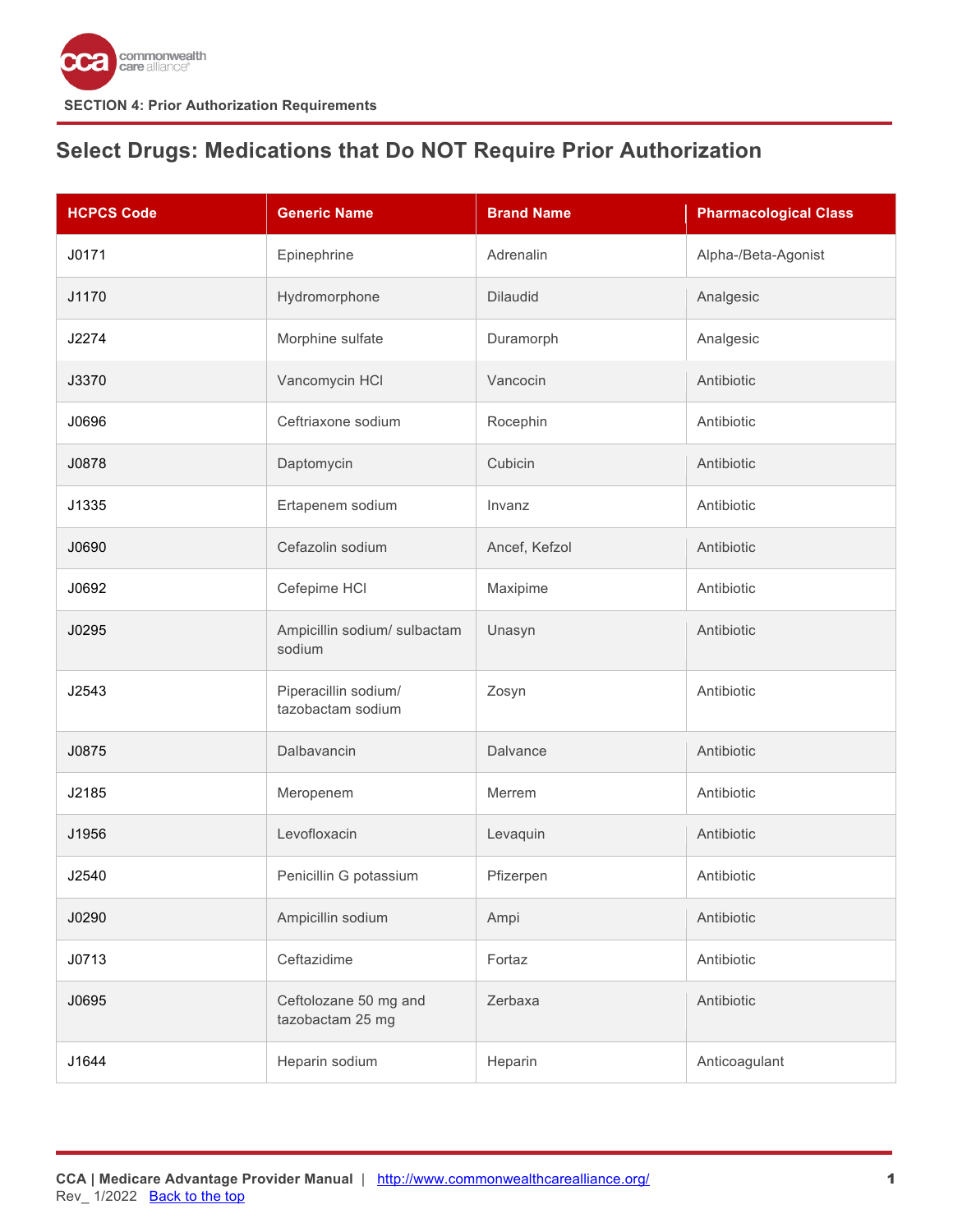

| <b>HCPCS Code</b> | <b>Generic Name</b>                           | <b>Brand Name</b>                      | <b>Pharmacological Class</b>               |
|-------------------|-----------------------------------------------|----------------------------------------|--------------------------------------------|
| J2353             | Octreotide, depot form                        | Sandostatin LAR depot                  | Antidiarrheal                              |
| J2354             | Octreotide, nondepot form                     | Sandostatin                            | Antidiarrheal                              |
| J1930             | Lanreotide                                    | Somatuline depot                       | Antidiarrheal                              |
| J0895             | Deferoxamine mesylate                         | Desferal                               | Antidote                                   |
| J0640             | Leucovorin calcium                            | Leucovorin                             | Antidote                                   |
| J7060             | 5% dextrose/water                             | Good start 5% glucose<br>water, Glutol | Antidote                                   |
| J1610             | Glucagon HCI                                  | GlucaGon                               | Antidote                                   |
| J2315             | Naltrexone                                    | Vivitrol                               | Antidote                                   |
| J0185             | Aprepitant                                    | Cinvanti                               | Antiemetic                                 |
| J2405             | Ondansetron HCI                               | Zofran                                 | Antiemetic                                 |
| J2248             | Micafungin sodium                             | Mycamine                               | Antifungal                                 |
| J1940             | Furosemide                                    | Lasix                                  | Antihypertensive                           |
| J0735             | Clonidine HCI                                 | Catapres                               | Antihypertensive                           |
| J7312             | Dexamethasone, intravitreal<br>implant        | Dextenza                               | Anti-inflammatory agent,<br>Corticosteroid |
| J3304             | Triamcinolone acetonide                       | Zilretta                               | Anti-inflammatory agent,<br>Corticosteroid |
| J1100             | Dexamethasone sodium<br>phosphate             | Decadron                               | Anti-inflammatory agent,<br>Corticosteroid |
| J1720             | Hydrocortisone sodium<br>succinate            | Cortef, Solu-Cortef                    | Anti-inflammatory agent,<br>Corticosteroid |
| J3300             | Triamcinolone acetonide,<br>preservative free | Kenalog, Artisocort                    | Anti-inflammatory agent,<br>Corticosteroid |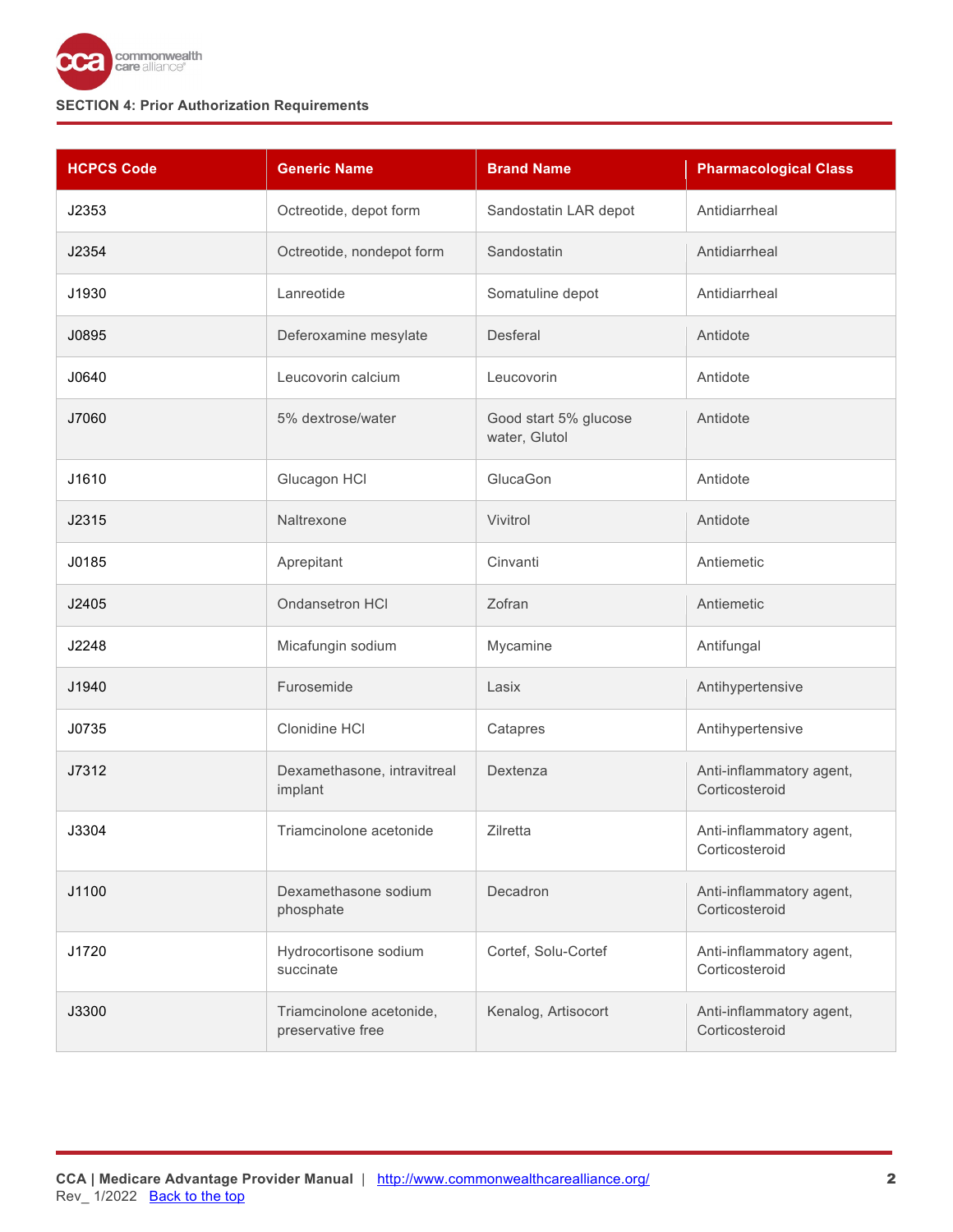

| <b>HCPCS Code</b> | <b>Generic Name</b>                                    | <b>Brand Name</b>                                   | <b>Pharmacological Class</b>                  |
|-------------------|--------------------------------------------------------|-----------------------------------------------------|-----------------------------------------------|
| J3301             | Triamcinolone acetonide, not<br>otherwise specified    | Kenalog, Artisocort                                 | Anti-inflammatory agent,<br>Corticosteroid    |
| J1030             | Methylprednisolone acetate,<br>40 mg                   | Depo-Medrol, Medrol, Medrol<br>Acetate, Solu-Medrol | Anti-inflammatory agent,<br>Corticosteroid    |
| J1040             | Methylprednisolone acetate,<br>80 mg                   | Depo-Medrol, Medrol, Medrol<br>Acetate, Solu-Medrol | Anti-inflammatory agent,<br>Corticosteroid    |
| J9395             | Fulvestrant                                            | Faslodex                                            | Antineoplastic agent,<br><b>Miscellaneous</b> |
| J9206             | Irinotecan                                             | Camptosar                                           | Antineoplastic agent,<br>Miscellaneous        |
| J9217             | Leuprolide acetate (for depot<br>suspension)           | Lupron                                              | Antineoplastic agent,<br>Miscellaneous        |
| Q2050             | Doxorubicin HCI, liposomal,<br>not otherwise specified | Adriamycin                                          | Antineoplastic agent,<br>Miscellaneous        |
| J9000             | Doxorubicin HCI                                        | Adriamycin                                          | Antineoplastic agent,<br>Miscellaneous        |
| J9030             | <b>BCG</b> live intravesical<br>instillation           | <b>BCG Vaccine, Tice BCG</b>                        | Antineoplastic agent,<br>Miscellaneous        |
| J9155             | Degarelix                                              | Firmagon                                            | Antineoplastic agent,<br>Miscellaneous        |
| J9070             | Cyclophosphamide                                       | Cytotoxan                                           | Antineoplastic agent and<br>Alkylating agent  |
| J9045             | Carboplatin                                            | Paraplatin                                          | Antineoplastic agent and<br>Alkylating agent  |
| J9263             | Oxaliplatin                                            | Eloxatin                                            | Antineoplastic agent and<br>Alkylating agent  |
| J9190             | Fluorouracil                                           | Adrucil                                             | Antineoplastic and<br>Antimetabolite agent    |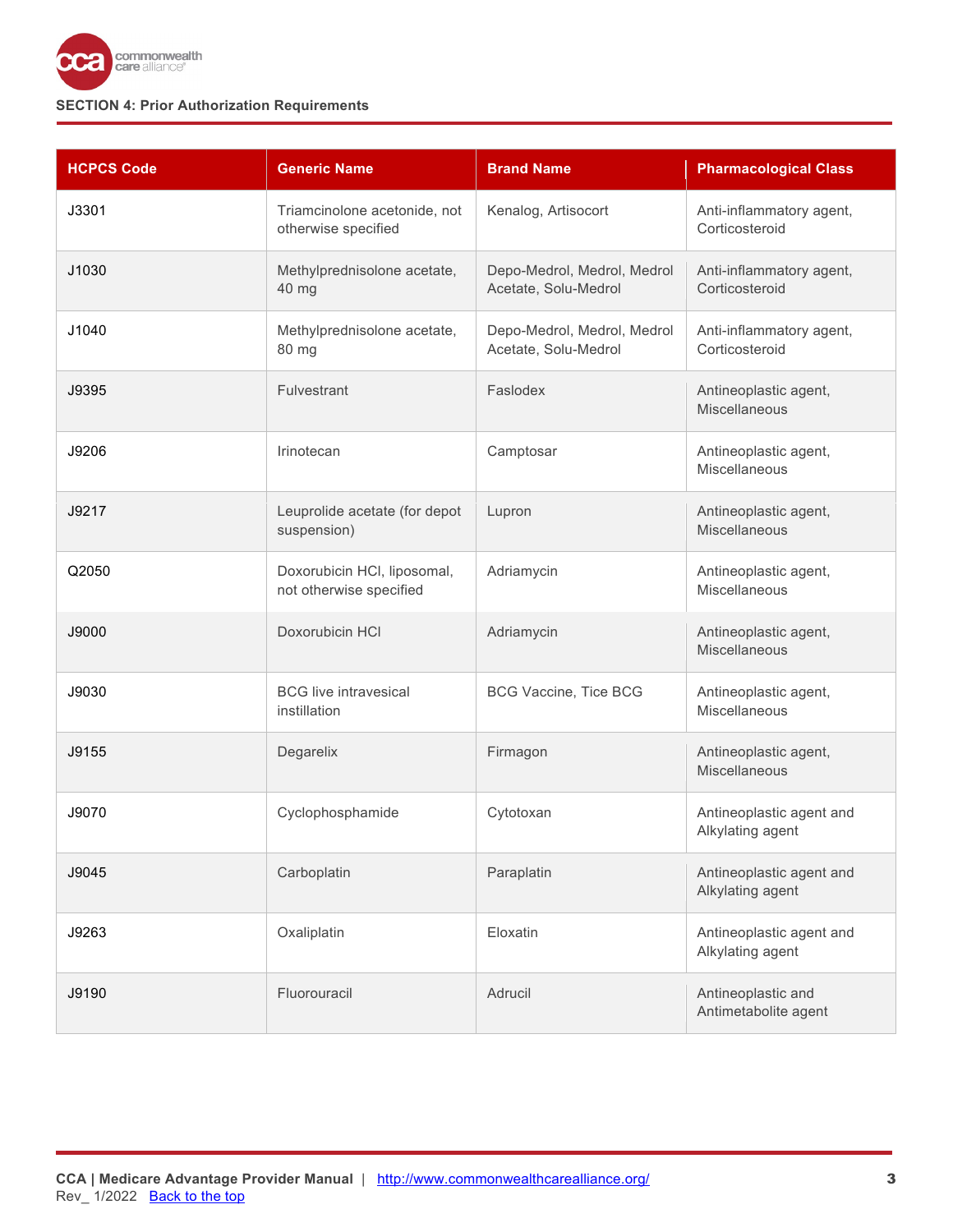

| <b>HCPCS Code</b> | <b>Generic Name</b>                                        | <b>Brand Name</b>  | <b>Pharmacological Class</b>                 |
|-------------------|------------------------------------------------------------|--------------------|----------------------------------------------|
| J9305             | Pemetrexed, NOS                                            | Alimta             | Antineoplastic and<br>Antimetabolite agent   |
| J9201             | Gemcitabine HCI                                            | Gemzar             | Antineoplastic and<br>Antimetabolite agent   |
| J9100             | Cytarabine                                                 | Cytosar            | Antineoplastic and<br>Antimetabolite agent   |
| J9307             | Pralatrexate                                               | Folotyn            | Antineoplastic and<br>Antimetabolite agent   |
| J9264             | Paclitaxel protein-bound<br>particles                      | Abraxane           | Antineoplastic and<br>Antimicrotubular agent |
| J9267             | Paclitaxel                                                 | Abraxane           | Antineoplastic and<br>Antimicrotubular agent |
| J9370             | Vincristine sulfate                                        | Oncovin            | Antineoplastic and<br>Antimicrotubular agent |
| J9043             | Cabazitaxel                                                | Jevtana            | Antineoplastic and<br>Antimicrotubular agent |
| J9390             | Vinorelbine tartrate                                       | Navelbine          | Antineoplastic and<br>Antimicrotubular agent |
| J9171             | Docetaxel                                                  | Docefrez, Taxotere | Antineoplastic and<br>Antimicrotubular agent |
| J2426             | Paliperidone palmitate<br>extended release                 | Invega             | Antipsychotic                                |
| J1944             | Aripiprazole lauroxil                                      | Aristada           | Antipsychotic                                |
| P9047             | Albumin (human), 25%                                       | Albumin            | Blood product derivative                     |
| Q9957             | Perflutren lipid microspheres                              | Definity           | Diagnostic agent                             |
| J7308             | Aminolevulinic acid HCI for<br>topical administration, 20% | Levulan            | Diagnostic agent                             |